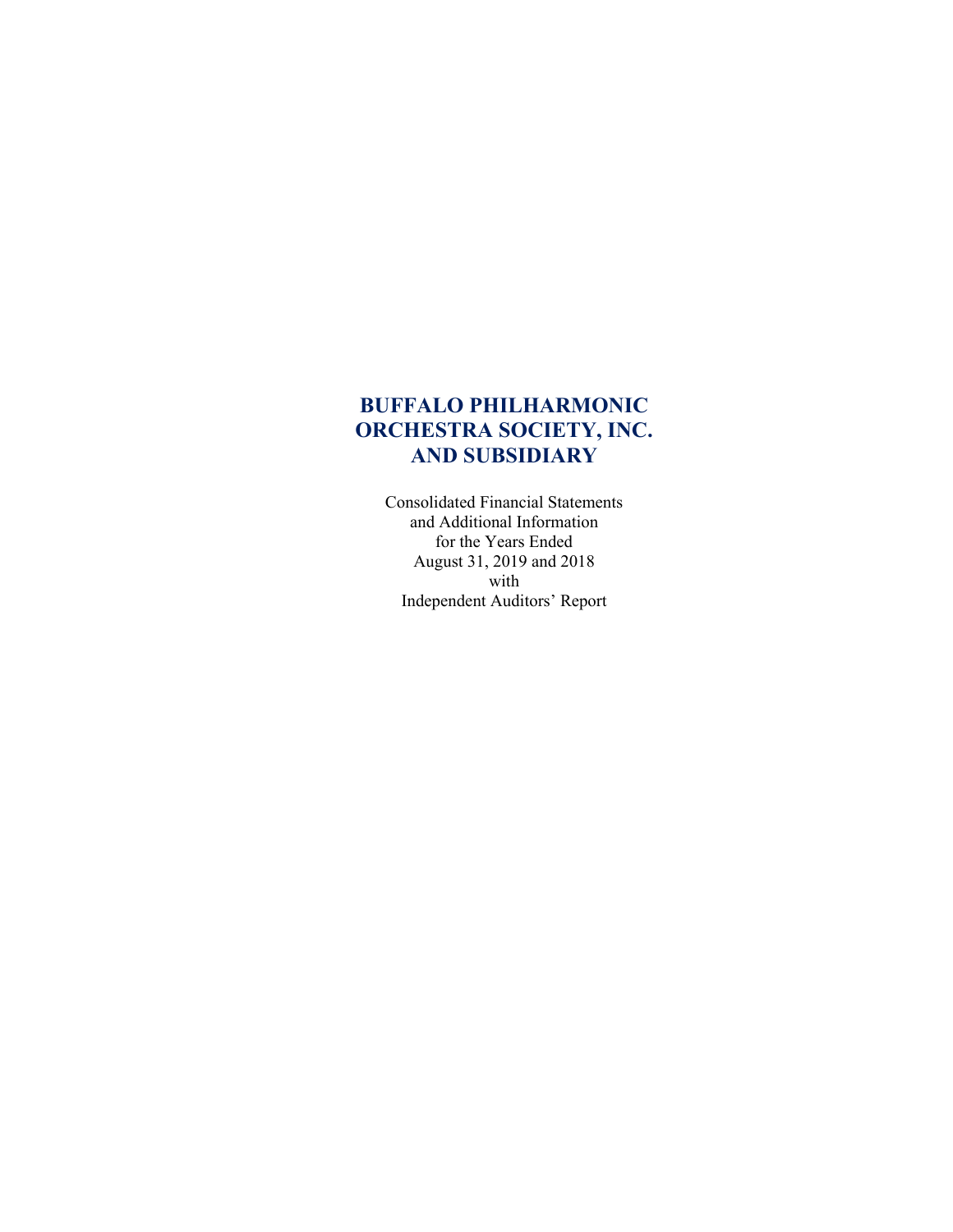# **TABLE OF CONTENTS**

|                                                                                                                                                                                                                                                                               | Page          |
|-------------------------------------------------------------------------------------------------------------------------------------------------------------------------------------------------------------------------------------------------------------------------------|---------------|
| <b>INDEPENDENT AUDITORS' REPORT</b>                                                                                                                                                                                                                                           | $1 - 2$       |
| CONSOLIDATED FINANCIAL STATEMENTS:                                                                                                                                                                                                                                            |               |
| <b>Consolidated Statements of Financial Position</b><br>Consolidated Statements of Activities and Changes in Net Assets<br><b>Consolidated Statement of Functional Expenses</b><br><b>Consolidated Statements of Cash Flows</b><br>Notes to Consolidated Financial Statements | 6<br>$7 - 13$ |
| <b>ADDITIONAL INFORMATION:</b>                                                                                                                                                                                                                                                |               |
| Consolidating Statement of Financial Position<br>Consolidating Statement of Activities and Changes in Net Assets                                                                                                                                                              | 14<br>15      |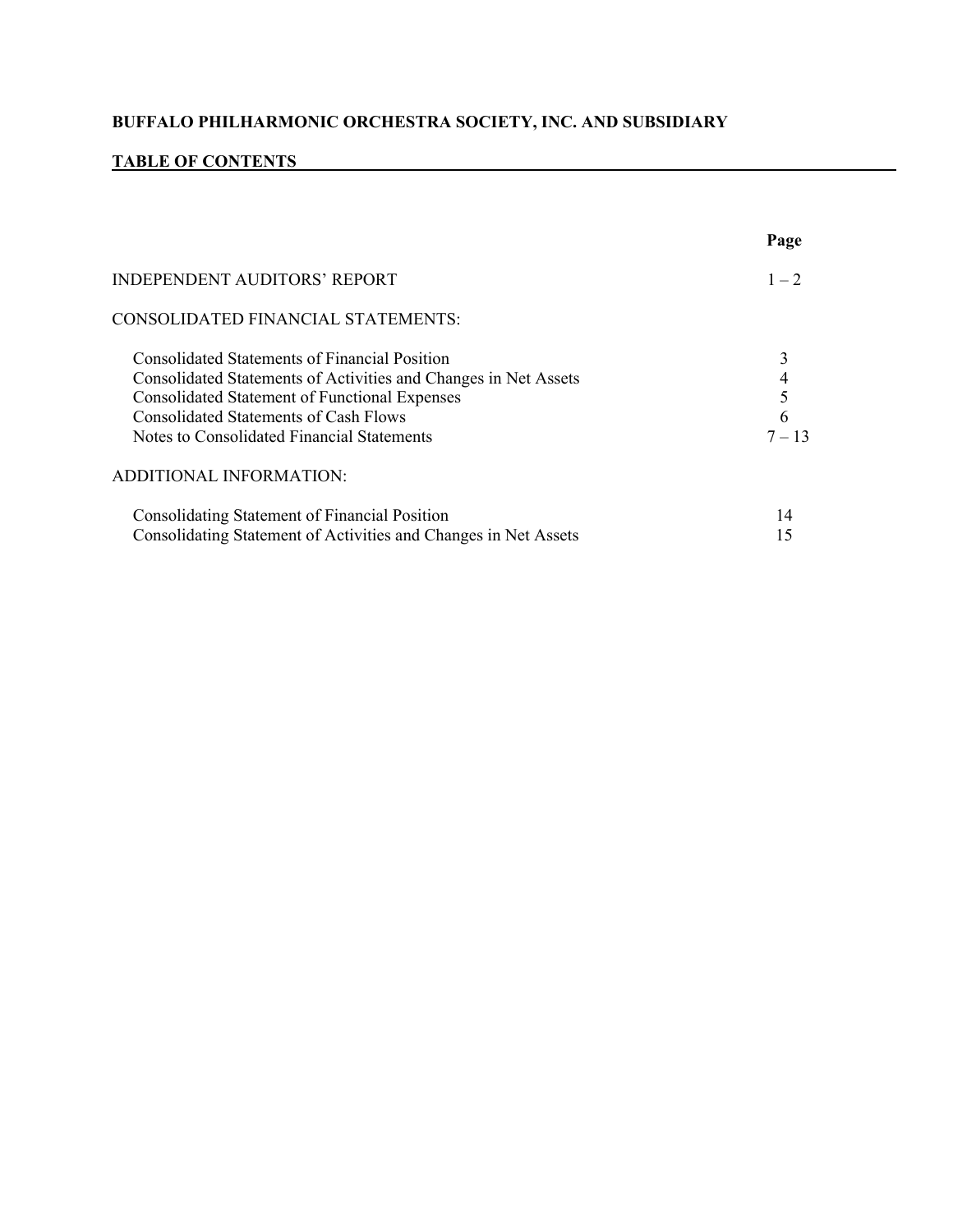

Charles W. Chiampou, CPA, JD Robert J. Travis, CPA Kelly G. Besaw, CPA, CVA Eugene G. Kershner, CPA D. Scott Sutherland, CPA Stephen R. Brady, CPA, JD<br>Jon K. Pellish, CPA Eric D. Colca, CPA, CVA Michael Schaffstall, CPA Garret R. Alexin, CPA, MBA Karen M. Antonelli, CPA, CCIFP Meagan K. Fitzgerald, CPA Brian Maze, CPA Andrew L. Neyman, CPA, MBA Gina M. McDonough, CPA Jennifer N. Aceti, CPA

# **INDEPENDENT AUDITORS' REPORT**

To the Board of Trustees Buffalo Philharmonic Orchestra Society, Inc. and Subsidiary Buffalo, New York

We have audited the accompanying consolidated financial statements of the Buffalo Philharmonic Orchestra Society, Inc. and Subsidiary (non-profit corporations), which comprise the consolidated statements of financial position as of August 31, 2019 and 2018, and the related consolidated statements of activities and changes in net assets and cash flows for the years then ended, the consolidated statement of functional expenses for the year ended August 31, 2019, and the related notes to the consolidated financial statements.

### **Management's Responsibility for the Consolidated Financial Statements**

Management is responsible for the preparation and fair presentation of these consolidated financial statements in accordance with accounting principles generally accepted in the United States of America; this includes the design, implementation, and maintenance of internal control relevant to the preparation and fair presentation of consolidated financial statements that are free from material misstatement, whether due to fraud or error.

### **Auditors' Responsibility**

Our responsibility is to express an opinion on these consolidated financial statements based on our audits. We conducted our audits in accordance with auditing standards generally accepted in the United States of America. Those standards require that we plan and perform the audit to obtain reasonable assurance about whether the consolidated financial statements are free from material misstatement.

An audit involves performing procedures to obtain audit evidence about the amounts and disclosures in the consolidated financial statements. The procedures selected depend on the auditors' judgment, including the assessment of the risks of material misstatement of the consolidated financial statements, whether due to fraud or error. In making those risk assessments, the auditor considers internal control relevant to the entity's preparation and fair presentation of the consolidated financial statements in order to design audit procedures that are appropriate in the circumstances, but not for the purpose of expressing an opinion on the effectiveness of the entity's internal control. Accordingly, we express no such opinion. An audit also includes evaluating the appropriateness of accounting policies used and the reasonableness of significant accounting estimates made by management, as well as evaluating the overall presentation of the consolidated financial statements.

We believe the audit evidence we have obtained is sufficient and appropriate to provide a basis for our audit opinion.

### **Opinion**

In our opinion, the consolidated financial statements referred to above present fairly, in all material respects, the financial position of the Buffalo Philharmonic Orchestra Society, Inc. and Subsidiary as of August 31, 2019 and 2018, and the changes in its net assets and its cash flows for the years then ended in accordance with accounting principles generally accepted in the United States of America.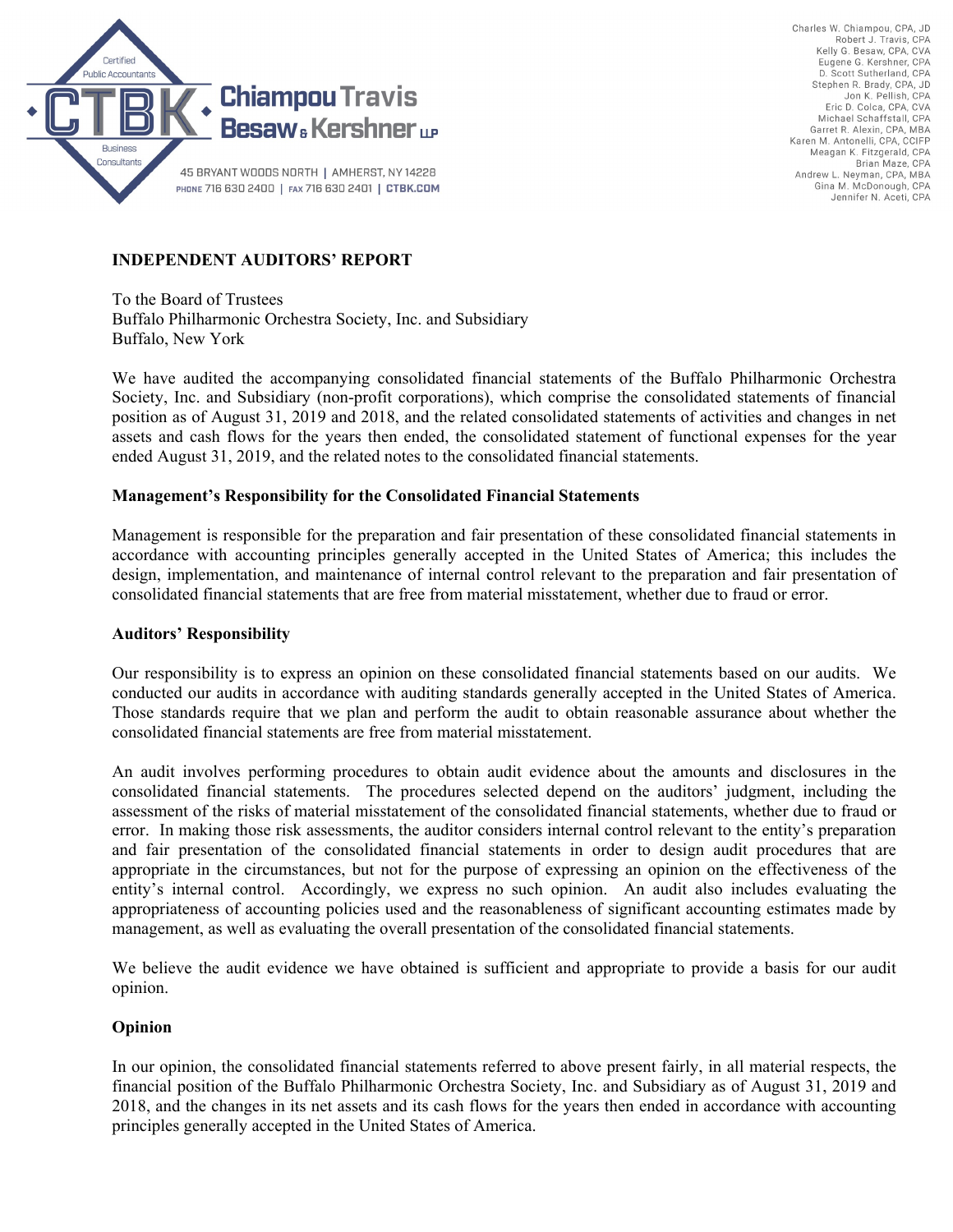#### **Report on Additional Information**

Our audits were conducted for the purpose of forming an opinion on the consolidated financial statements as a whole. The additional information included on pages 14 through 15 is presented for purposes of additional analysis and is not a required part of the consolidated financial statements. Such information is the responsibility of management and was derived from and relates directly to the underlying accounting and other records used to prepare the consolidated financial statements. The information has been subjected to the auditing procedures applied in the audit of the consolidated financial statements and certain additional procedures, including comparing and reconciling such information directly to the underlying accounting and other records used to prepare the consolidated financial statements or to the consolidated financial statements themselves, and other additional procedures in accordance with auditing standards generally accepted in the United States of America. In our opinion, the information is fairly stated in all material respects in relation to the consolidated financial statements as a whole.

Chianger Hais Berne & Kerst Le January 22, 2020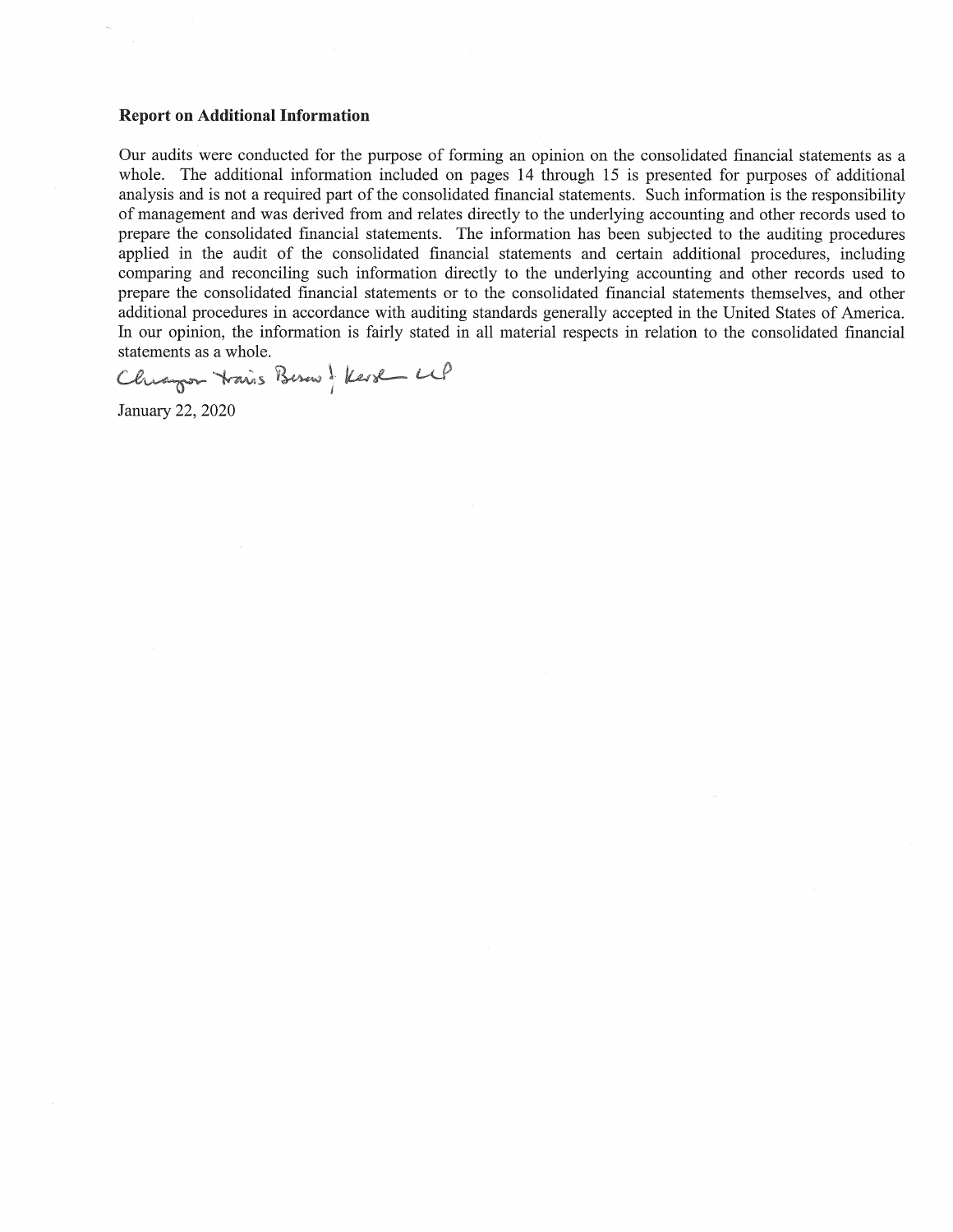|                                                        |              | 2019       |    | 2018        |
|--------------------------------------------------------|--------------|------------|----|-------------|
| <b>ASSETS</b>                                          |              |            |    |             |
| <b>CURRENT ASSETS:</b>                                 |              |            |    |             |
| Cash                                                   | \$           | 312,136    | \$ | 378,724     |
| Investments                                            |              | 455,127    |    | 338,245     |
| Pledges receivable                                     |              | 865,588    |    | 999,117     |
| Grants and other receivables                           |              | 114,584    |    | 172,874     |
| Prepaid expenses and other current assets              |              | 330,017    |    | 364,780     |
| Total current assets                                   |              | 2,077,452  |    | 2,253,740   |
| PROPERTY AND EQUIPMENT, net                            |              | 2,724,363  |    | 191,710     |
| NON-CURRENT PORTION OF PLEDGES RECEIVABLE, net         |              | 182,959    |    | 299,079     |
| <b>ASSETS HELD IN TRUST</b>                            |              | 32,848,258 |    | 33,754,614  |
|                                                        | \$           | 37,833,032 | \$ | 36,499,143  |
| <b>LIABILITIES AND NET ASSETS</b>                      |              |            |    |             |
| <b>CURRENT LIABILITIES:</b>                            |              |            |    |             |
| Lines of credit                                        | $\mathbb{S}$ | 545,000    | \$ | 350,000     |
| Accounts payable                                       |              | 150,759    |    | 228,891     |
| Due to Buffalo Philharmonic Orchestra Foundation, Inc. |              | 21,262     |    | 221,262     |
| Accrued expenses                                       |              | 195,869    |    | 97,661      |
| Deferred revenue                                       |              | 2,815,720  |    | 2,778,829   |
| Total current liabilities                              |              | 3,728,610  |    | 3,676,643   |
| <b>NET ASSETS:</b>                                     |              |            |    |             |
| Without donor restriction                              |              | 144,707    |    | (2,401,021) |
| With donor restriction                                 |              | 33,959,715 |    | 35,223,521  |
| Total net assets                                       |              | 34,104,422 |    | 32,822,500  |
|                                                        | \$           | 37,833,032 | S  | 36,499,143  |

## **CONSOLIDATED STATEMENTS OF FINANCIAL POSITION AUGUST 31, 2019 AND 2018**

See notes to consolidated financial statements.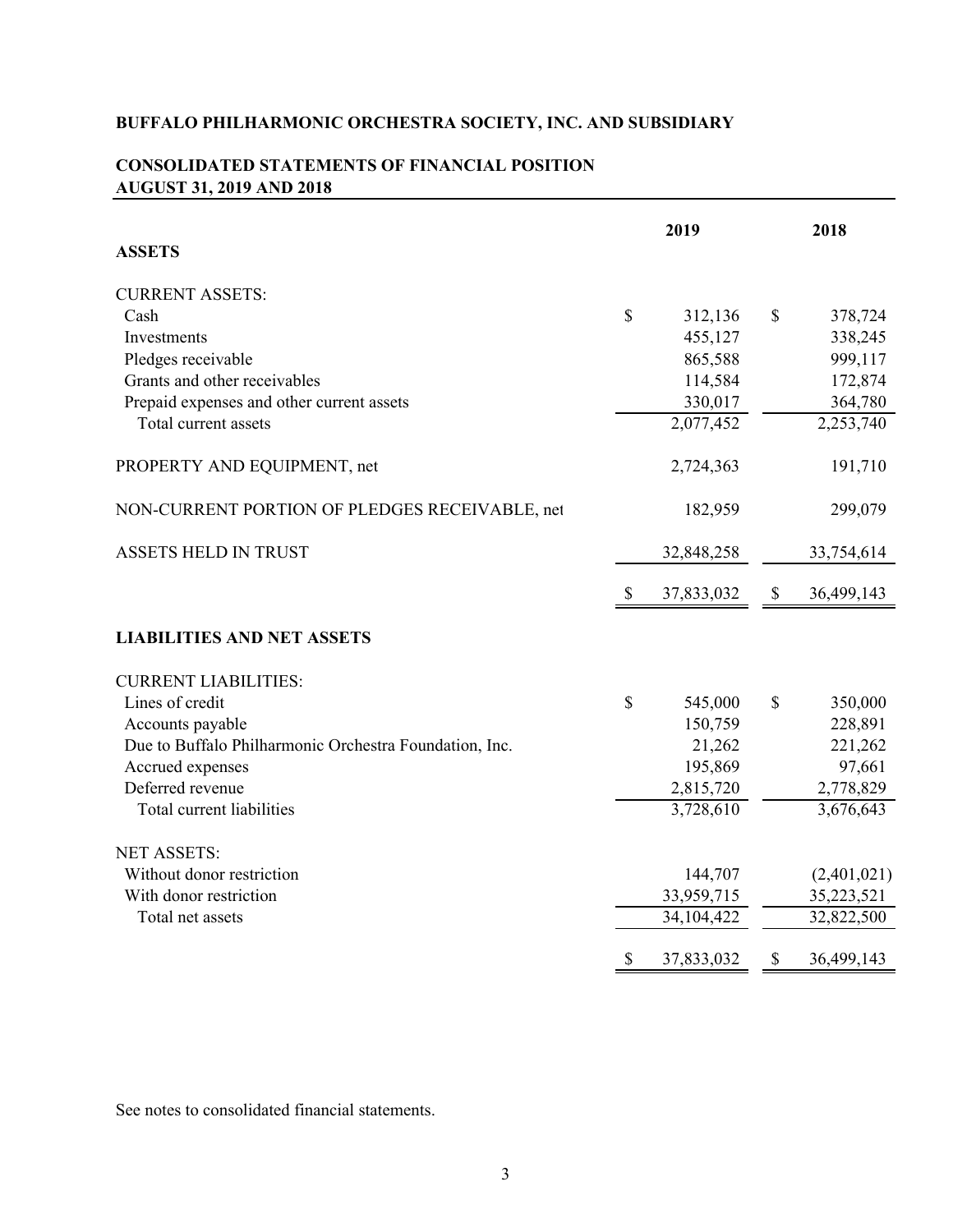## **CONSOLIDATED STATEMENTS OF ACTIVITIES AND CHANGES IN NET ASSETS FOR THE YEARS ENDED AUGUST 31, 2019 AND 2018**

|                                                         | 2019               |              | 2018       |
|---------------------------------------------------------|--------------------|--------------|------------|
| <b>CHANGES IN NET ASSETS WITHOUT DONOR RESTRICTION:</b> |                    |              |            |
| Revenue and other support:                              |                    |              |            |
| Concert revenue                                         | \$<br>4,468,188    | $\mathbb{S}$ | 4,375,927  |
| Private support                                         | 4,032,944          |              | 4,417,232  |
| Public support                                          | 1,261,309          |              | 1,064,360  |
| Endowment income                                        | 1,926,820          |              | 1,810,274  |
| Contribution of donated property                        | 2,550,000          |              |            |
| Other                                                   | 338,692            |              | 321,388    |
|                                                         | 14,577,953         |              | 11,989,181 |
| Net assets released from restrictions                   | 346,972            |              | 351,439    |
| Total revenue and other support                         | 14,924,925         |              | 12,340,620 |
| Expenses:                                               |                    |              |            |
| Orchestra                                               | 6,300,793          |              | 6,275,997  |
| Artistic                                                | 1,368,154          |              | 1,228,140  |
| Production                                              | 1,410,840          |              | 1,512,999  |
| Marketing                                               | 1,270,405          |              | 1,198,971  |
| General and administrative                              | 1,187,158          |              | 1,164,340  |
| Fundraising                                             | 841,847            |              | 917,612    |
| Total expenses                                          | 12,379,197         |              | 12,298,059 |
| Changes in net assets without donor restriction         | 2,545,728          |              | 42,561     |
| <b>CHANGES IN NET ASSETS WITH DONOR RESTRICTION:</b>    |                    |              |            |
| Contributions                                           | 35,995             |              | 119,548    |
| Transfers to Buffalo Philharmonic Orchestra             |                    |              |            |
| Foundation, Inc. endowment fund                         | (61, 615)          |              | (159,608)  |
| Investment income (loss), net                           | (1,016,464)        |              | 3,180,006  |
| Restricted contributions                                | 125,250            |              | 26,000     |
| Net assets released from restrictions                   | (346,972)          |              | (351, 439) |
| Changes in net assets with donor restriction            | (1,263,806)        |              | 2,814,507  |
| Change in net assets                                    | 1,281,922          |              | 2,857,068  |
| Net assets, beginning of year                           | 32,822,500         |              | 29,965,432 |
| Net assets, end of year                                 | \$<br>34, 104, 422 | \$           | 32,822,500 |

See notes to consolidated financial statements.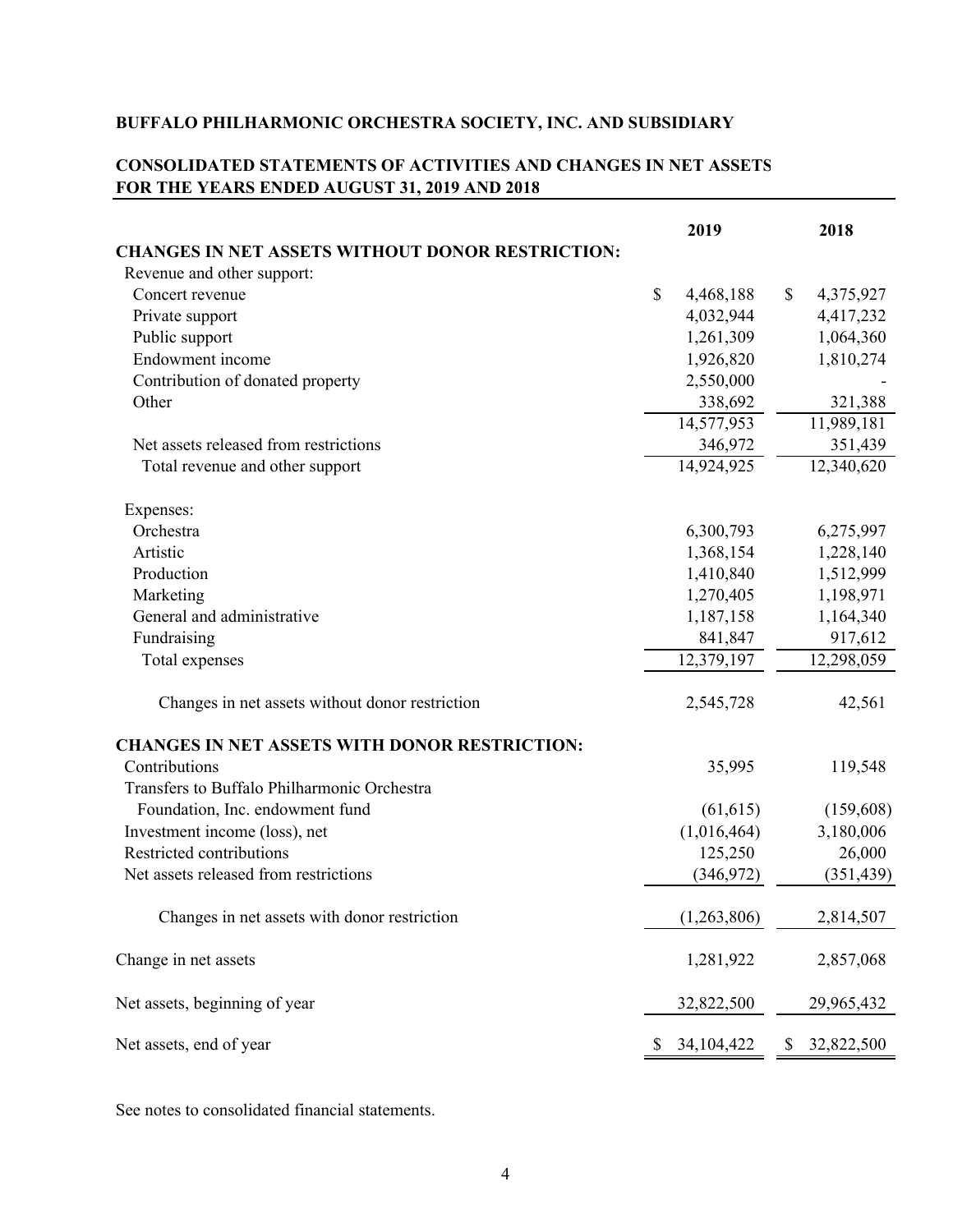#### **CONSOLIDATED STATEMENT OF FUNCTIONAL EXPENSES FOR THE YEAR ENDED AUGUST 31, 2019**

|   |                                 |    |           |   | Program         |                 | <b>General</b> and |                  |                       |           |               |                    |              |            |
|---|---------------------------------|----|-----------|---|-----------------|-----------------|--------------------|------------------|-----------------------|-----------|---------------|--------------------|--------------|------------|
|   |                                 |    | Orchestra |   | <b>Artistic</b> | Production      |                    | <b>Marketing</b> | <b>Administrative</b> |           |               | <b>Fundraising</b> | <b>Total</b> |            |
|   | Wages                           | S  | 4,540,356 | S | 68,718          | \$<br>534,483   | \$.                | 421,794          | $\mathbb{S}$          | 555,831   | <sup>\$</sup> | 568,592            | \$           | 6,689,774  |
|   | Employee benefits               |    | 1,273,584 |   | 15,919          | 77,219          |                    | 57,933           |                       | 72,547    |               | 49,286             |              | 1,546,488  |
|   | Guest artist/conductor expenses |    |           |   | 1,275,415       |                 |                    |                  |                       |           |               |                    |              | 1,275,415  |
|   | Production expenses             |    |           |   |                 | 684,532         |                    |                  |                       |           |               |                    |              | 684,532    |
|   | Payroll taxes                   |    | 450,260   |   | 8,102           | 57,255          |                    | 47,538           |                       | 33,288    |               | 36,163             |              | 632,606    |
|   | Advertising                     |    |           |   |                 |                 |                    | 336,866          |                       |           |               |                    |              | 336,866    |
|   | Office expenses                 |    | 10,546    |   |                 | 8,742           |                    | 9,539            |                       | 155,099   |               | 4,292              |              | 188,218    |
|   | Marketing and promotion         |    |           |   |                 |                 |                    | 127,991          |                       | 6,104     |               | 26,931             |              | 161,026    |
|   | Bank service fees               |    |           |   |                 |                 |                    | 103,436          |                       | 8,660     |               | 22,821             |              | 134,917    |
|   | Special events                  |    |           |   |                 |                 |                    |                  |                       |           |               | 97,680             |              | 97,680     |
|   | Depreciation                    |    | 772       |   |                 | 3,086           |                    | 6,948            |                       | 59,111    |               | 2,701              |              | 72,618     |
|   | Repairs and maintenance         |    |           |   |                 |                 |                    | 28,288           |                       | 29,615    |               | 11,588             |              | 69,491     |
|   | Insurance                       |    |           |   |                 |                 |                    |                  |                       | 58,517    |               |                    |              | 58,517     |
| S | Consultants                     |    |           |   |                 |                 |                    | 53,315           |                       |           |               |                    |              | 53,315     |
|   | Travel                          |    | 2,195     |   |                 | 43,696          |                    | 175              |                       | 5,602     |               | 721                |              | 52,389     |
|   | Interest                        |    |           |   |                 |                 |                    |                  |                       | 41,912    |               |                    |              | 41,912     |
|   | Gift shop inventory             |    |           |   |                 |                 |                    |                  |                       | 38,306    |               |                    |              | 38,306     |
|   | Pre/post concert expenses       |    |           |   |                 |                 |                    | 34,968           |                       |           |               |                    |              | 34,968     |
|   | Professional fees               |    | 16,413    |   |                 |                 |                    |                  |                       | 10,300    |               |                    |              | 26,713     |
|   | Building expenses               |    |           |   |                 |                 |                    |                  |                       | 32,774    |               |                    |              | 32,774     |
|   | Meals and entertainment         |    | 5,160     |   |                 | 1,827           |                    | 1,850            |                       | 11,970    |               | 161                |              | 20,968     |
|   | Payroll processing fees         |    |           |   |                 |                 |                    |                  |                       | 18,344    |               |                    |              | 18,344     |
|   | Dues and registration fees      |    |           |   |                 |                 |                    | 60               |                       | 16,174    |               | 1,937              |              | 18,171     |
|   | Bad debt                        |    |           |   |                 |                 |                    |                  |                       |           |               | 15,000             |              | 15,000     |
|   | Miscellaneous expenses          |    | 1,507     |   |                 |                 |                    | 39,704           |                       | 33,004    |               | 3,974              |              | 78,189     |
|   | Total                           | S. | 6,300,793 | S | 1,368,154       | \$<br>1,410,840 |                    | 1,270,405        |                       | 1,187,158 |               | 841,847            |              | 12,379,197 |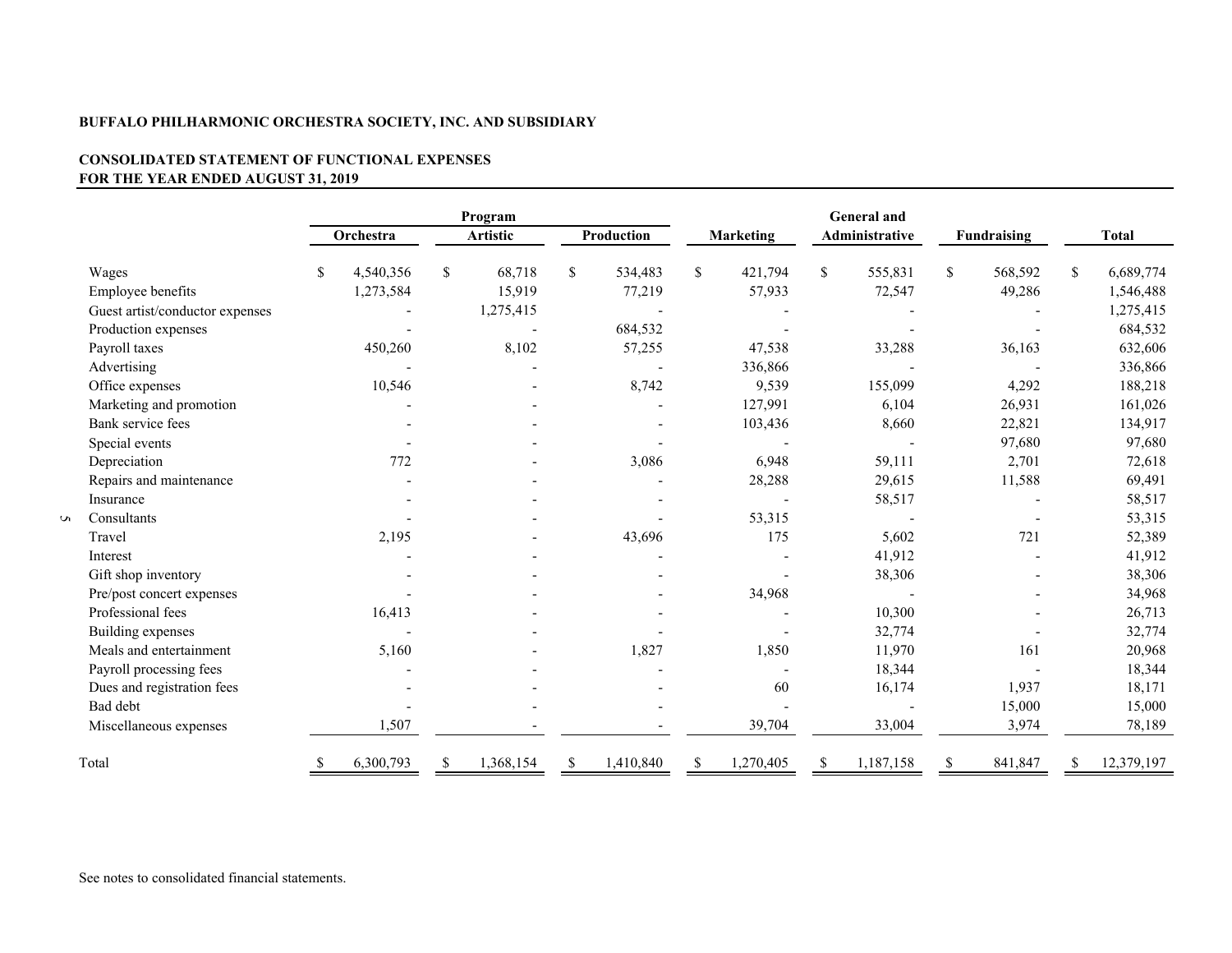## **CONSOLIDATED STATEMENTS OF CASH FLOWS FOR THE YEARS ENDED AUGUST 31, 2019 AND 2018**

|                                                                   | 2019            |                            | 2018        |
|-------------------------------------------------------------------|-----------------|----------------------------|-------------|
| CASH FLOWS FROM OPERATING ACTIVITIES                              |                 |                            |             |
| Change in net assets                                              | \$<br>1,281,922 | \$                         | 2,857,068   |
| Adjustments to reconcile changes in net assets to                 |                 |                            |             |
| net cash provided by (used in) operating activities:              |                 |                            |             |
| Depreciation                                                      | 72,618          |                            | 25,823      |
| Net realized and unrealized gain on investments                   | (4,383)         |                            | (18, 525)   |
| Donated investments                                               |                 |                            | (102, 848)  |
| Contribution of donated property                                  | (2,550,000)     |                            |             |
| Net (appreciation) depreciation of assets held in trust           | 906,356         |                            | (3,180,785) |
| Provision for bad debts                                           | 15,000          |                            | 25,767      |
| Contributions restricted for long-term investment                 | (161, 245)      |                            | (145, 548)  |
| Changes in other operating assets and liabilities:                |                 |                            |             |
| Pledges receivable                                                | 270,644         |                            | 766,823     |
| Grants and other receivables                                      | 58,290          |                            | 49,252      |
| Prepaid expenses and other current assets                         | 34,763          |                            | (15, 541)   |
| Accounts payable                                                  | (78, 132)       |                            | 12,421      |
| Due to Buffalo Philharmonic Orchestra Foundation, Inc.            | (200,000)       |                            | 200,174     |
| Accrued expenses                                                  | 98,208          |                            | (60, 580)   |
| Deferred revenue                                                  | 36,891          |                            | (6,359)     |
| Net cash provided by (used in) operating activities               | (219,068)       |                            | 407,142     |
| CASH FLOWS FROM INVESTING ACTIVITIES                              |                 |                            |             |
| Property and equipment expenditures                               | (55,271)        |                            | (99,207)    |
| Purchases of investments                                          | (391,711)       |                            | (3,109)     |
| Proceeds from sale of investments                                 | 279,212         |                            | 2,514       |
| Net cash used in investing activities                             | (167,770)       |                            | (99, 802)   |
| CASH FLOWS FROM FINANCING ACTIVITIES                              |                 |                            |             |
| Change in contributions restricted for long-term investment       | 125,250         |                            | 26,000      |
| Net change in line of credit                                      | 195,000         |                            | (325,000)   |
| Net cash provided by (used in) financing activities               | 320,250         |                            | (299,000)   |
| NET CHANGE IN CASH                                                | (66, 588)       |                            | 8,340       |
| CASH, beginning of year                                           | 378,724         |                            | 370,384     |
| CASH, end of year                                                 | \$<br>312,136   | \$                         | 378,724     |
| SUPPLEMENTAL DISCLOSURE OF CASH FLOW INFORMATION<br>Interest paid | \$<br>41,912    | $\boldsymbol{\mathcal{S}}$ | 30,642      |

See notes to consolidated financial statements.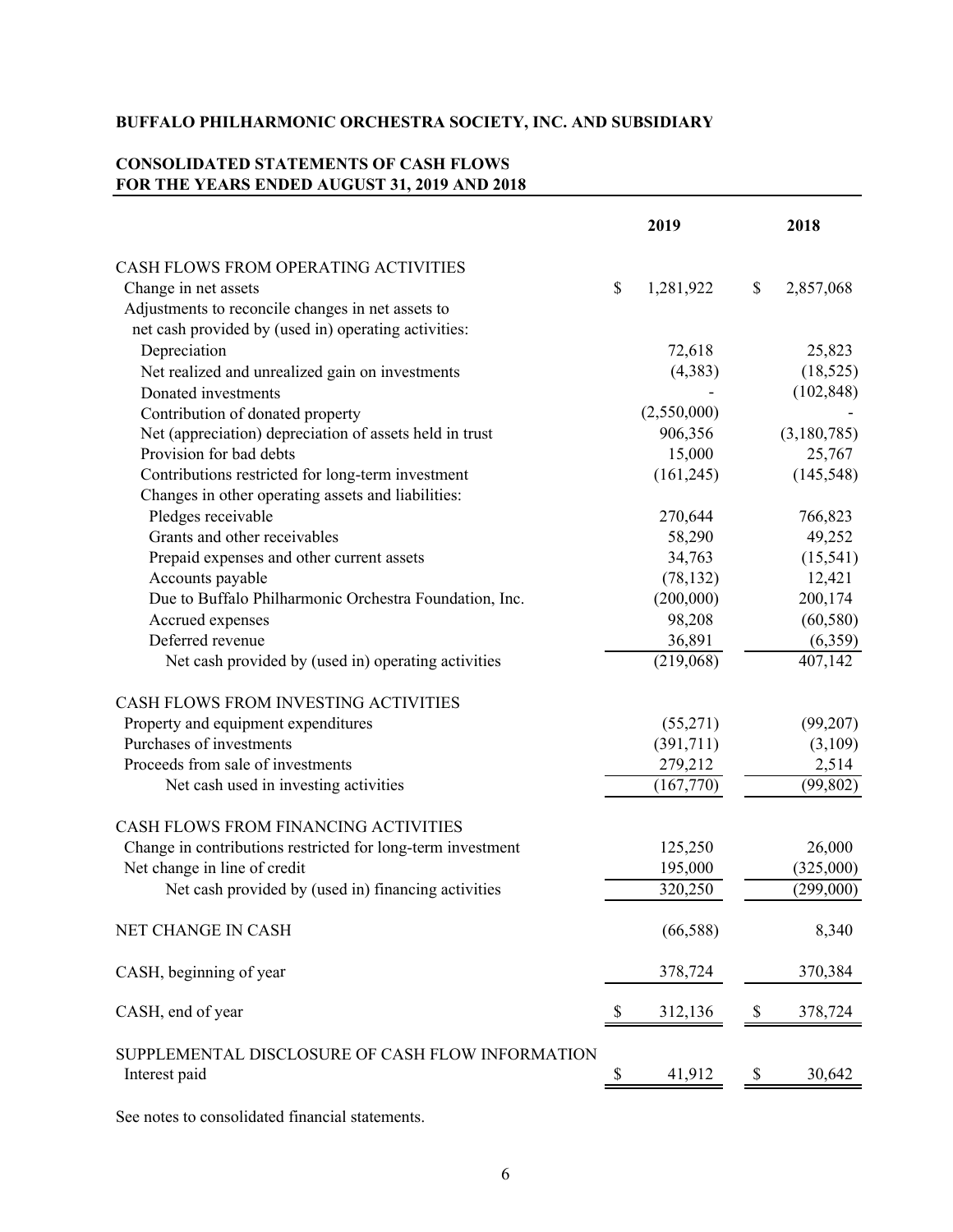### **NOTES TO CONSOLIDATED FINANCIAL STATEMENTS FOR THE YEARS ENDED AUGUST 31, 2019 AND 2018**

### **1. SUMMARY OF SIGNIFICANT ACCOUNTING POLICIES**

*Organization* – Buffalo Philharmonic Orchestra Society, Inc. (the "BPO") maintains a world-class symphonic orchestra serving Western New York State and the Niagara Frontier region. The BPO performs classical, pops, progressive and educational concerts to enrich the cultural interests and stimulate the economy in the community in which it operates.

786 Delaware LLC, a non-profit organization, is a wholly-owned subsidiary of the BPO. The entity was formed to manage the operations and maintenance of the building for its tenants, including the BPO. During the fiscal year ended August 31, 2018, 786 Delaware LLC was notified of a donor's intent to contribute a building and its contents. During fiscal 2018, 786 Delaware LLC entered into a ground lease agreement with this donor for the rights to lease the facility until the title of the building was transferred to 786 Delaware LLC on December 19, 2018 (see Note 5).

*Principles of Consolidation* – The consolidated financial statements include accounts of the Buffalo Philharmonic Orchestra Society, Inc. and its wholly-owned subsidiary, 786 Delaware LLC. All significant intercompany accounts and transactions have been eliminated.

*Consolidated Financial Statement Presentation* – The consolidated financial statements are prepared on the accrual basis of accounting in accordance with accounting principles generally accepted in the United States of America, which establish guidance for external reporting by not-for-profit organizations and require that resources be classified for accounting and reporting purposes into two net asset categories according to externally (donor) imposed restrictions. The standards also require that the amounts for each of the two classes of net assets – net assets with donor restriction and net assets without donor restriction be displayed in a consolidated statement of financial position and that the amounts of change in each of those classes of net assets be displayed in a consolidated statement of activities and changes in net assets.

*Cash* – The BPO's cash, at times, could exceed federally insured limits. The BPO has not experienced any losses in such accounts and believes it is not exposed to any significant credit risk with respect to its cash.

*Investments* – Generally accepted accounting principles establish a hierarchy for the determination of fair value, as well as disclosure requirements relative to those assets and liabilities. The hierarchy identifies three levels of input. Level 1 inputs are generally quoted market prices for identical assets or liabilities, which are actively traded on an exchange. Level 2 inputs generally consist of market prices for identical assets that are not actively traded or market prices of similar assets or liabilities that are actively traded, on an exchange. Level 3 inputs are referred to as unobservable inputs and consist primarily of information derived by management where Level 1 and Level 2 inputs are not available.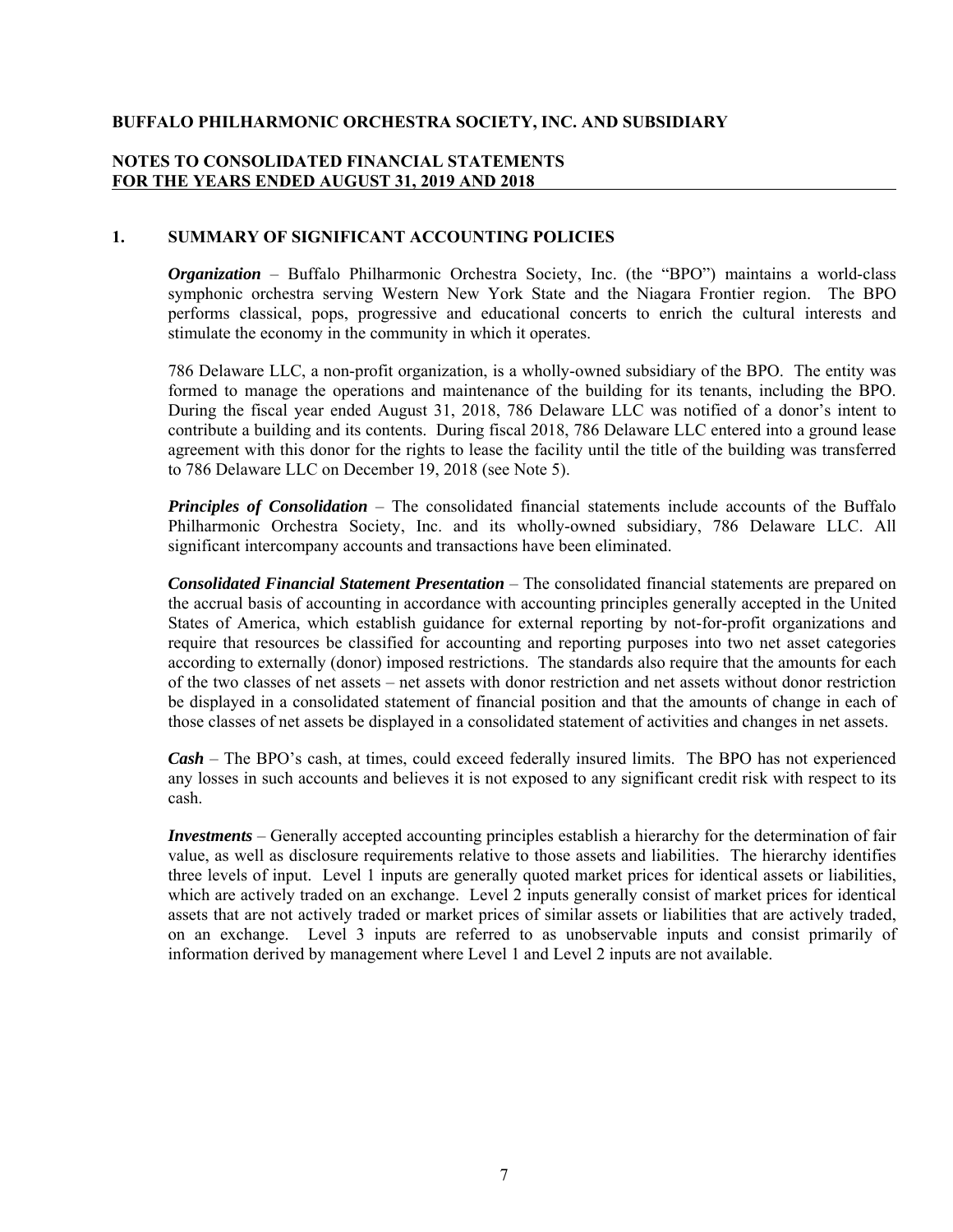### **1. SUMMARY OF SIGNIFICANT ACCOUNTING POLICIES (continued)**

*Recent Accounting Standards Issued –* The BPO adopted Accounting Standards Update ("ASU") 2016- 14 *"Not-for-Profit Entities (Topic 958): Presentation of Financial Statements of Not-for-Profit Entities"* in the current year. ASU 2016-14 contains several provisions that change the presentation of and disclosures within the financial statements of a not-for-profit entity. These changes include an updated net asset classification scheme from three classes to two classes, changes in underwater endowment accounting, quantitative and qualitative disclosures regarding liquidity, a change in presentation of investment return to a net basis and a requirement to report expenses by function, nature, and an analysis showing the relationship between function and nature and the removal of the requirement for a reconciliation for statements of cash flows done on a direct basis, making it optional. Certain reclassifications of prior year amounts have been made to conform to the new standard.

The BPO has not presented the consolidated statement of functional expenses for the year ended August 31, 2018, as this period was before the implementation of the new guidance as permitted under ASU 2016-14.

*Property and Equipment* – Property and equipment is stated at cost or fair market value at the date of donation, net of accumulated depreciation. Depreciation is computed by the straight-line method over estimated useful lives. The BPO capitalizes all sheet music inventory within furniture, fixtures and equipment. Sheet music is not depreciated as it is held in perpetuity to promote and preserve the musical compositions.

*Revenue and Expense Recognition* – Concert revenue and related expenses are recognized in the period in which the concert is performed. Amounts expended for the subsequent concert season (for example, cost of brochures, advertising, and guest artist advances) are recorded as prepaid expenses in the accompanying consolidated statements of financial position.

Private support and contributions are reported at fair value at the date the contribution is made and recorded as without donor restriction or with donor restriction, depending on the existence and nature of any donor restrictions. When a restriction expires, that is, when a stipulated purpose restriction is accomplished, donor restricted assets are reclassified to net assets without donor restriction and are reported in the consolidated statements of activities and changes in net assets as net assets released from restrictions. Contributions whose stipulated purpose restriction is accomplished in the same reporting period as received are reported as an increase in net assets without donor restriction.

Public support, including grant revenue, is recognized as income at the time of the grant award unless the grant is designated to reimburse for specific expenditures.

*Deferred Revenue* – Deferred revenue in the accompanying consolidated statements of financial position consists of concert revenue received in advance and grants for which the related expenditures have not been incurred.

*Income Taxes* – The BPO is a 501(c)(3) corporation exempt from income taxes under Section 501(a) of the Internal Revenue Code. 786 Delaware LLC is a single-member LLC and a qualified non-profit organization exempt from income taxes under for income taxes Section 501(a) of the Internal Revenue Code. Accordingly, no provision has been reflected in the accompanying consolidated financial statements.

*Use of Estimates* – The preparation of consolidated financial statements in conformity with accounting principles generally accepted in the United States of America requires management to make estimates and assumptions that affect the amounts reported in the consolidated financial statements and accompanying notes. Actual results could differ from those estimates.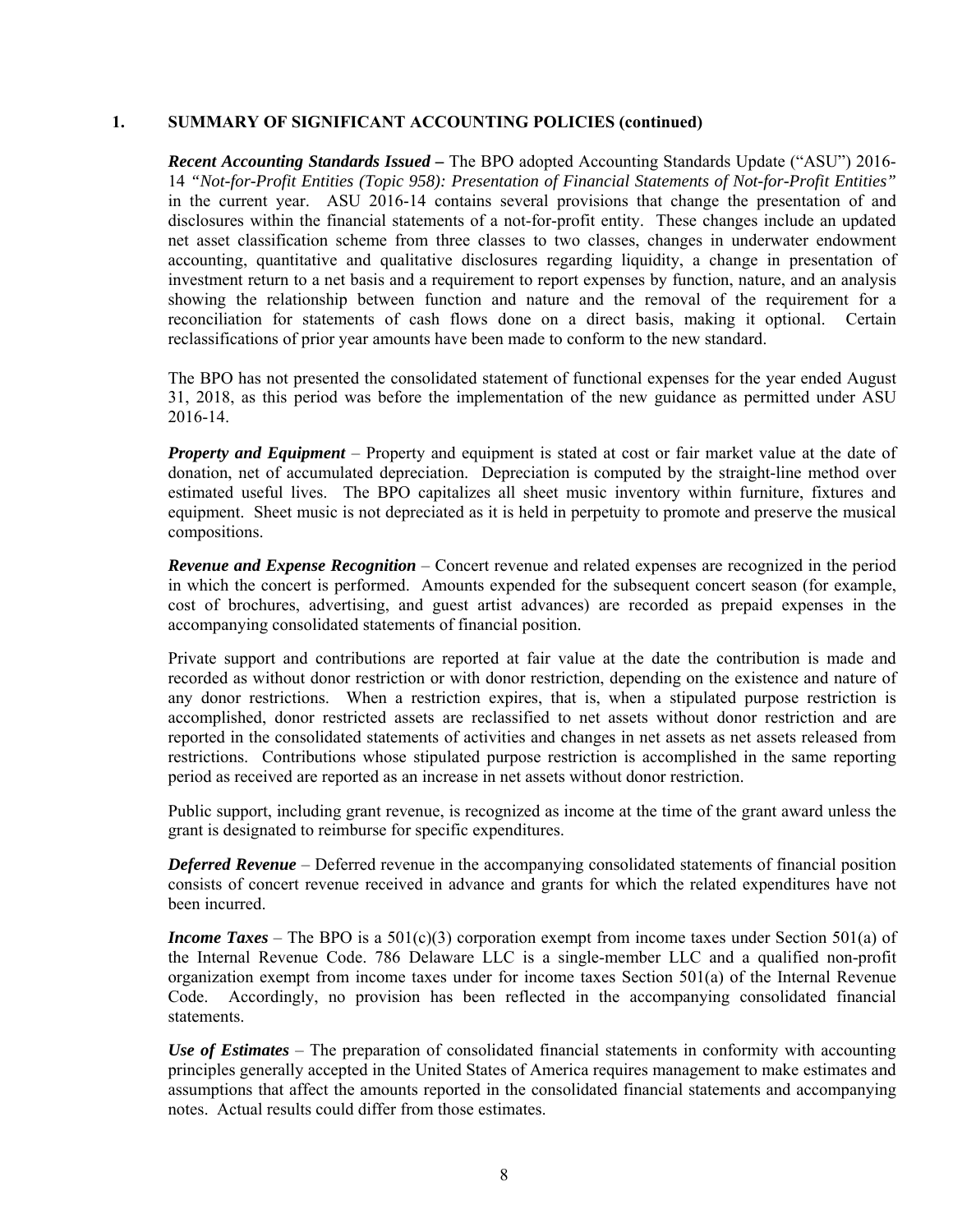#### **1. SUMMARY OF SIGNIFICANT ACCOUNTING POLICIES (continued)**

*Subsequent Events* – Management of the BPO has evaluated the effects of all subsequent events through January 22, 2020, the date which the consolidated financial statements were available to be issued, to determine if events or transactions occurring through that date require potential adjustment or disclosure in the consolidated financial statements.

### **2. LIQUIDITY**

The BPO has approximately \$1,748,000 of financial assets available within one year of the consolidated statement of financial position date consisting of approximately \$312,000 of cash, \$455,000 of investments, \$866,000 of pledges receivable and \$115,000 of grants and other receivables. It is anticipated that the pledges receivable and grants and other receivables will be collected and utilized within one year of the consolidated statement of financial position date. Of the approximately \$1,748,000 financial assets available within one year of the consolidated statement of financial position date above, approximately \$1,110,000 have contract or donor imposed restrictions. As described further in Note 7, the BPO has three available lines of credit for borrowings up to \$1,000,000, which could be drawn on in the event of an unanticipated liquidity need. There were outstanding borrowings on the line of credit of \$545,000 as of August 31, 2019.

### **3. INVESTMENTS**

In 2019 and 2018, the BPO received a pledge contribution from a donor which was placed within a brokerage account through a financial institution. The recorded values approximate fair values, which are determined based on the fair values of the funds' interests of the underlying assets.

Assets subjected to measurement at fair value on a recurring basis are as follows as of August 31:

| Level 1:                             | 2019               | 2018                     |  |  |  |  |
|--------------------------------------|--------------------|--------------------------|--|--|--|--|
| Equities<br>Exchange-traded products | 259,087<br>196,040 | 107,887<br>\$<br>230,358 |  |  |  |  |
|                                      | <u>455,127</u>     | 338,245                  |  |  |  |  |

The following are included within investment income (loss) and are classified in the consolidated statements of activities and changes in net assets as net assets with donor restriction for the years ended August 31:

|                                                    | 2019        | 2018         |
|----------------------------------------------------|-------------|--------------|
| Net realized and unrealized                        |             |              |
| gain on investments                                | \$<br>4,383 | \$<br>18,525 |
| Dividends and interest, net of fees                | 10,759      | 6,697        |
| Assets held in trust appreciation (depreciation) – |             |              |
| Community Foundation for Greater Buffalo           | (56, 448)   | 387,593      |
| Assets held in trust appreciation (depreciation) – |             |              |
| Buffalo Philharmonic Orchestra Foundation, Inc.    | (748,719)   | 2,983,125    |
|                                                    | (790, 025)  | 3,395,940    |
| Less assets held in trust investment expenses      | (226,439)   | (215, 934)   |
|                                                    |             |              |
|                                                    |             | 3.180.006    |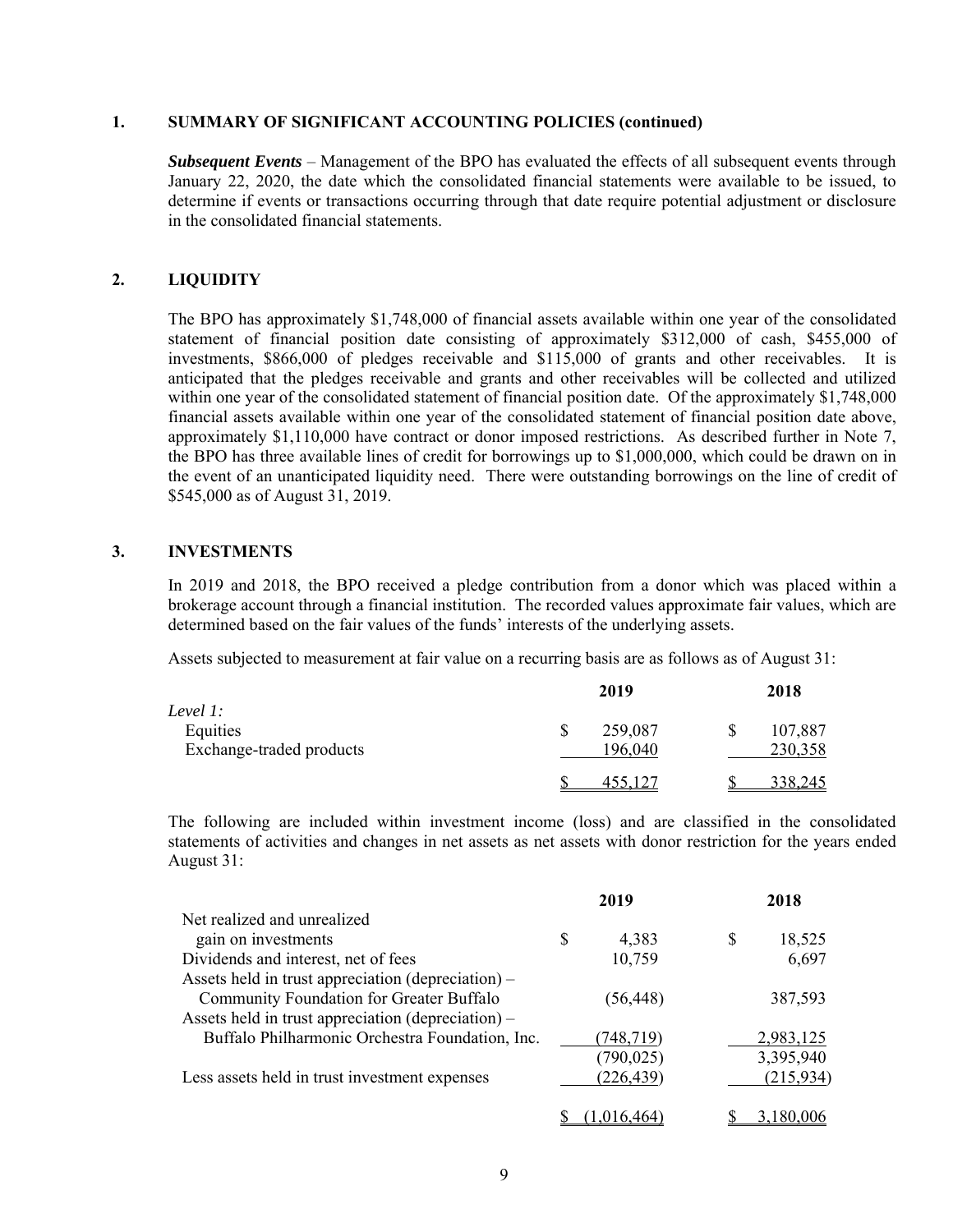### **4. PLEDGES RECEIVABLE**

Pledges receivable over more than one year are discounted at inception using an appropriate interest rate. Receivables are composed of the following at August 31:

|                                                                                                               | 2019                                   | 2018                                     |
|---------------------------------------------------------------------------------------------------------------|----------------------------------------|------------------------------------------|
| Gross unconditional promises to give<br>Less unamortized discount<br>Less allowance for uncollectible pledges | 1,163,588<br>S<br>(70,041)<br>(45,000) | 1,444,232<br>S<br>(106, 036)<br>(40,000) |
|                                                                                                               | 1,048,547                              | ,298,196                                 |
| Amounts due in:<br>Less than one year<br>One to five years                                                    | S<br>865,588<br>298,000                | \$<br>999,117<br>445,115                 |
|                                                                                                               | 1,163,588                              | ,444,232                                 |

Additionally, as of August 31, 2019, the BPO was notified of bequest intentions totaling approximately \$16,000,000. These intentions to give are not recognized in the accompanying consolidated financial statements since there is no written unconditional promise to give.

Pledges due in more than one year are reflected at the present value of estimated future cash flows using a discount rate consistent with the United States Prime Lending Rate as of August 31, 2019 and 2018, with the amortized discount over the life of the pledges.

### **5. PROPERTY AND EQUIPMENT**

Property and equipment consisted of the following as of August 31:

| 2019         | 2018    |
|--------------|---------|
| 255,000<br>S | \$      |
| 2,167,500    |         |
| 663,999      | 661,521 |
| 468,420      | 288,127 |
| 34,149       | 34,149  |
| 3,589,068    | 983,797 |
| 864,705      | 792,087 |
| 2.724.363    |         |
|              |         |

Depreciation expense amounted to \$72,618 and \$25,823 for the years ended August 31, 2019 and 2018, respectively.

In December 2018, a donor contributed a building and its contents to 786 Delaware LLC. The appraised value of the land, building and contents amounted to \$2,550,000 and was allocated to the appropriate fixed asset categories. The donation is recorded in contribution of donated property in the consolidated statement of activities and changes in net assets for the year ended August 31, 2019.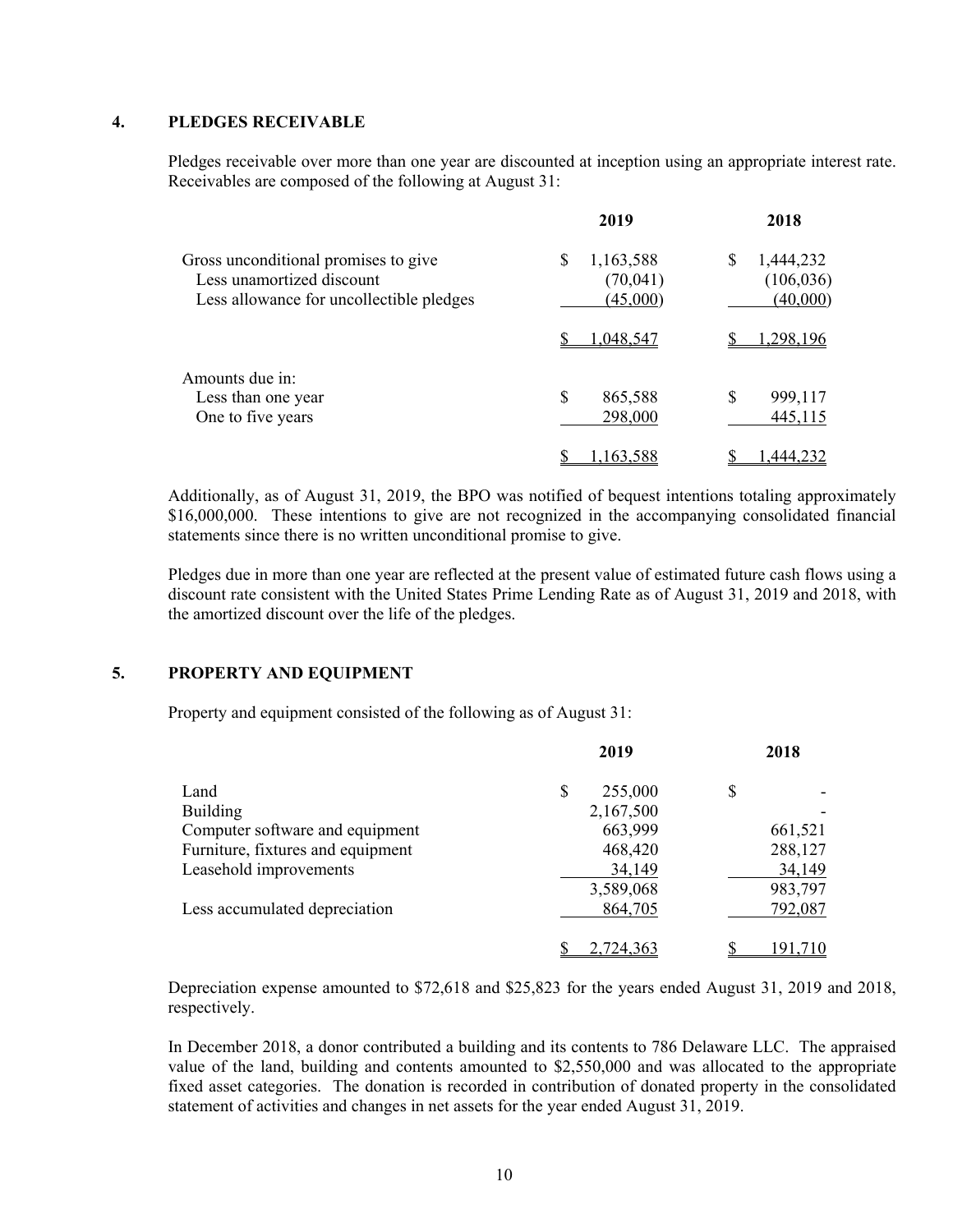#### **6. ASSETS HELD IN TRUST**

Assets held in trust consisted of the following as of August 31:

|                                                                                                    | 2019         | 2018         |
|----------------------------------------------------------------------------------------------------|--------------|--------------|
| The Buffalo Philharmonic Orchestra<br>Foundation, Inc.<br>The BPO Permanent Endowment Fund held at | \$28,146,709 | \$28,895,429 |
| the Community Foundation for Greater<br>Buffalo                                                    | 4,701,549    | 4,859,185    |
|                                                                                                    |              |              |

The Buffalo Philharmonic Orchestra Foundation, Inc. (the "Foundation"), a related party, is a not-forprofit corporation whose primary purpose is to receive contributions and maintain a permanent endowment fund for the benefit of the BPO. The Foundation may, at the discretion of its independent Board of Directors, make unrestricted distributions to the BPO not to exceed an amount determined by a formula based on 5% of historical asset fair value averages at the determination date.

Amounts held by the Foundation consist primarily of pledges receivable and a variety of pooled investments sponsored by the Commonfund and Wilmington Trust, an organization that provides a full array of investment advisory services to foundations, endowments, health care institutions, and certain other tax exempt institutional investors. Distributions received from the Foundation totaled \$1,007,433 and \$908,336 for the years ended August 31, 2019 and 2018, respectively, and are included in endowment income in the accompanying consolidated statements of activities and changes in net assets.

The BPO maintains an agency endowment fund at the Community Foundation for Greater Buffalo ("CFGB") to accommodate donors who wish to support the BPO through an endowment fund held by a community foundation. The Fund is pooled with other CFGB investment assets and includes money market funds, marketable securities and alternative investments stated at fair value. Values of amounts held by the CFGB are based on the BPO's contributions, plus its allocable share of CFBG net investment earnings, as defined, less any withdrawals or distributions.

Under the terms of an agreement with the CFGB, the BPO receives a distribution based upon the quarterly market value of the Fund in accordance with CFGB's current spending policy percentage, which is 5.25%. Earnings from the endowment fund are recorded as revenues with donor restriction until appropriated for spending. Distributions received by the BPO, which were available for unrestricted purposes, during the years ended August 31, 2019 and 2018 totaled \$204,873 and \$195,369, respectively, and are included in endowment income in the accompanying consolidated statements of activities and changes in net assets.

BPO is also a beneficiary of approximately \$5,000,000 of funds not recorded in these consolidated financial statements, but held in trusts established by others at the CFGB. The income earned on these funds is without donor restriction and remitted annually to the BPO. Distributions received by the BPO during 2019 and 2018, are included in endowment income in the accompanying consolidated statements of activities and changes in net assets and totaled \$199,469 and \$193,997, respectively.

Additional funds of approximately \$10,900,000 are earmarked by other organizations to earn income for the benefit of the BPO. These amounts are also not recorded in these consolidated financial statements. Distributions received by the BPO and included in endowment income during the years ended August 31, 2019 and 2018, amounted to \$515,045 and \$512,572, respectively.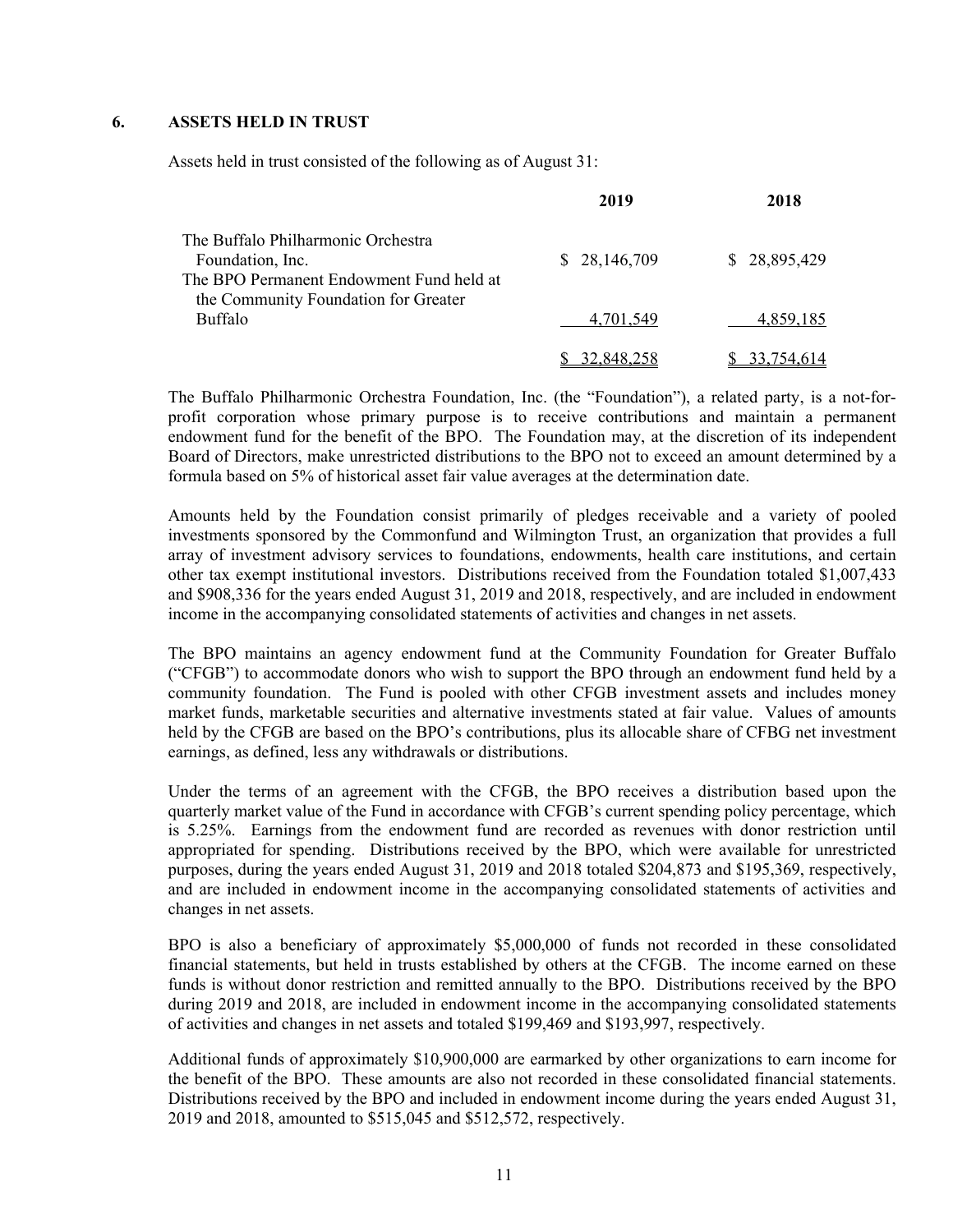### **7. LINES OF CREDIT**

The BPO has three working capital lines of credit with total availability of \$1,000,000.

The first line of credit has a maximum availability of \$200,000, which bears interest at the prime rate plus 1.75% (7.00% at August 31, 2019). The total outstanding balance on this line of credit at August 31, 2019 and 2018 was \$200,000.

The second line of credit has a maximum availability of \$300,000, which bears interest at the prime rate plus 1.0% (6.25% at August 31, 2019). The total outstanding balance on this line of credit at August 31, 2019 was \$225,000. There was no outstanding balance on this line of credit at August 31, 2018.

The third line of credit has a maximum availability of \$500,000, which bears interest at the prime rate plus 0.5% (5.75% at August 31, 2019). The total outstanding balance on this line was \$120,000 and \$150,000 at August 31, 2019 and 2018, respectively. The Foundation has guaranteed this line in the aggregate amount of \$500,000.

### **8. RETIREMENT PLANS**

The BPO has a contributory, tax-deferred annuity plan covering substantially all employees. The BPO is not required to make contributions under this plan.

Additionally, the BPO contributes to the American Federation of Musicians and Employers' Pension Fund on behalf of employees covered by the "Agreement for Collectively Bargained Employees." The Plan is a defined benefit multi-employer plan pursuant to the terms of the collective bargaining agreement, and requires contributions based upon specified percentages of scale wages earned. The risks of participating in the multiemployer plan are different from single-employer plans in the following aspects:

- Assets contributed to the multiemployer plan by one employer may be used to provide benefits to employees of other participating employers.
- If a participating employer stops contributing to a plan, the unfunded obligations of the plan may be borne by the remaining participating employers.
- If the BPO chooses to stop participating in a multiemployer plan, the BPO may be required to pay the plan an amount based on the underfunded status of the plan, referred to as a withdrawal liability.

For an individually significant plan, the BPO is required to disclose the Plan's zone status, based upon information received from the Plan and certified by the Plan's actuary. The zone status is based upon criteria outlined in the Pension Protection Act of 2006 (PPA). Based upon this criteria and other factors, plans in the red zone are generally less than 65% funded, plans in the yellow zone are less than 80% funded, and plans in the green zone are at least 80% funded. Funds that are designated in the yellow and red zones are required to have a financial improvement plan (FIP) or rehabilitation plan (RP) pending or implemented.

The BPO contributed to the following multiemployer plan for pension, health and welfare benefits for each of the years ended August 31, 2019 and 2018:

|                                              |                        | Act Zone | Pending/    | Surcharge | <b>Total Contributions</b> |             |
|----------------------------------------------|------------------------|----------|-------------|-----------|----------------------------|-------------|
| <b>Plan Name</b>                             | <b>EIN/Plan Number</b> | Status   | Implemented | Imposed   | 2019                       | <u>2018</u> |
| American Federation of Musicians & Employers |                        |          |             |           |                            |             |
| Pension Fund                                 | 51-6120204             | Red      | Yes         | No        | 310.731                    | 308,065     |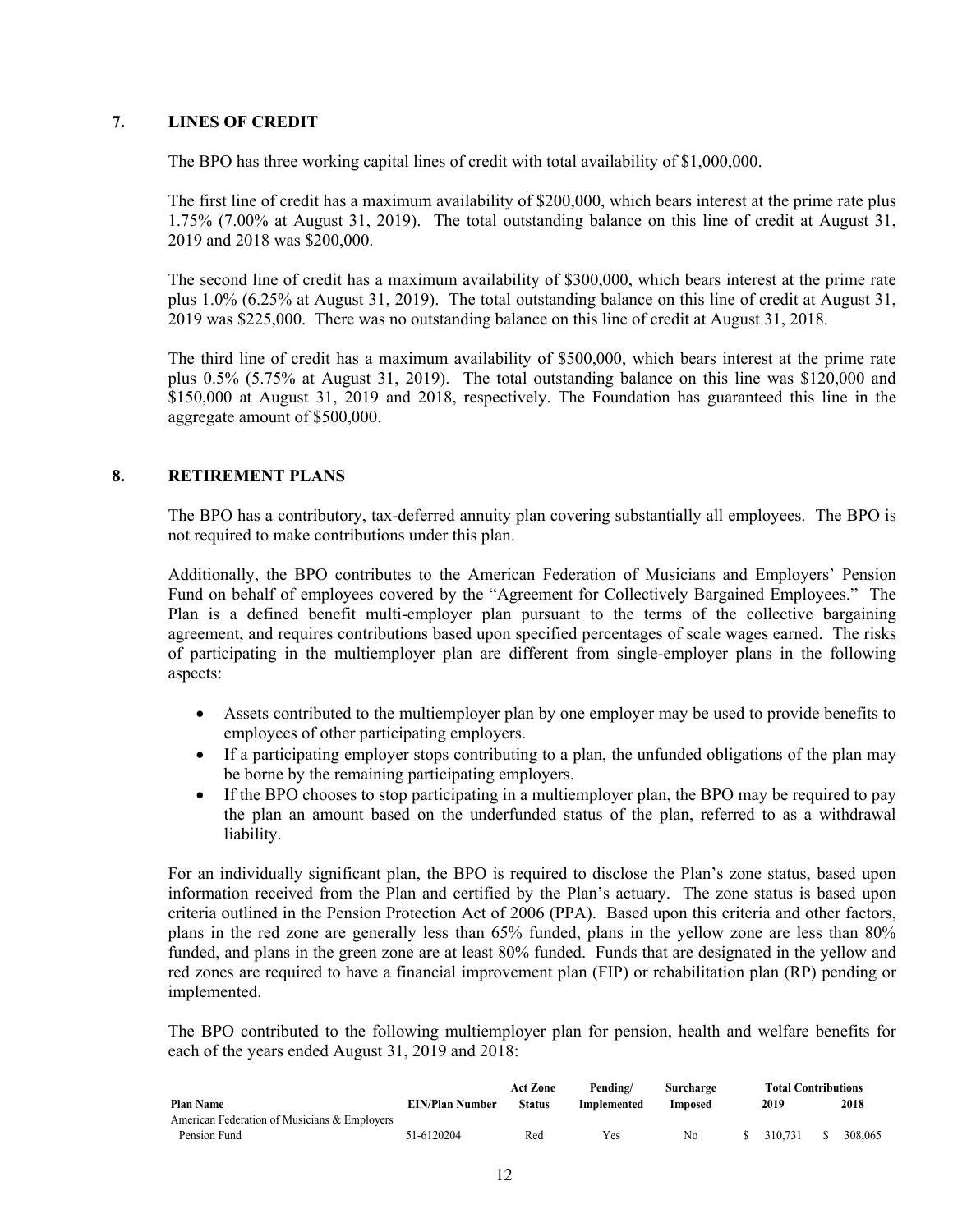### **9. NET ASSETS WITH DONOR RESTRICTION**

Net assets with donor restriction consisted of the following at August 31:

|                                                  | 2019       | 2018              |
|--------------------------------------------------|------------|-------------------|
| Cumulative appreciation of endowment assets      |            |                   |
| held at the CFGB                                 | 1,434,108  | 1,716,994         |
| Contributions restricted for scholarships        |            | 8,250             |
| Pledges received for future operational purposes | 647,075    | 1,011,146         |
| Montgomery assets held                           | 464,383    | 449,241           |
| Net assets held in trust by the Foundation       | 28,146,709 | 28,895,429        |
| Endowment assets held at CFGB                    | 3,267,441  | 3,142,191         |
|                                                  |            | <u>35,223,521</u> |

Pledges of \$335,874 and \$351,439 were released from net assets with donor restriction to net assets without donor restriction during the years ended August 31, 2019 and 2018, respectively.

The BPO's Board of Trustees has evaluated the New York State Prudent Management of Institutional Funds Act (NYPMIFA) as requiring the preservation of the fair value of the original gift as of the gift date of donor-restricted endowment funds, absent explicit donor stipulations to the contrary. As a result of this evaluation, the BPO classifies net assets with donor restriction as (a) the original value of gifts donated to the permanent endowment, (b) the original value of subsequent gifts to the permanent endowment, and (c) accumulations to the permanent endowment made in accordance with the direction of a donor gift instrument at the time the accumulation is added to the fund.

Investment earnings of endowment assets held at the CFGB, including, interest, dividends, realized gains (losses), and appreciation (depreciation), are classified as net assets with donor restriction until those amounts are appropriated for expenditure by the BPO in a manner consistent with the standards of prudence prescribed by NYPMIFA.

Undistributed net appreciation or depreciation of net assets held in trust by the Foundation are presented as adjustments to net assets with donor restriction.

#### **10. RELATED PARTY TRANSACTIONS**

The BPO uses the facility at Kleinhans Music Hall for concerts and other large group events. Pursuant to an agreement, the BPO has certain exclusive use rights. The BPO rents the facility on an event-by-event basis. Based on agreement, activity and balances with Kleinhans Musical Hall are as follows as of August 31:

| Accounts receivable | 2019 |         | 2018 |        |
|---------------------|------|---------|------|--------|
|                     |      | 2,975   |      | 1,660  |
| Accounts payable    |      | 59,289  |      | 85,706 |
| Accrued expenses    |      | 147.512 |      | 31,233 |

\* \* \* \* \* \*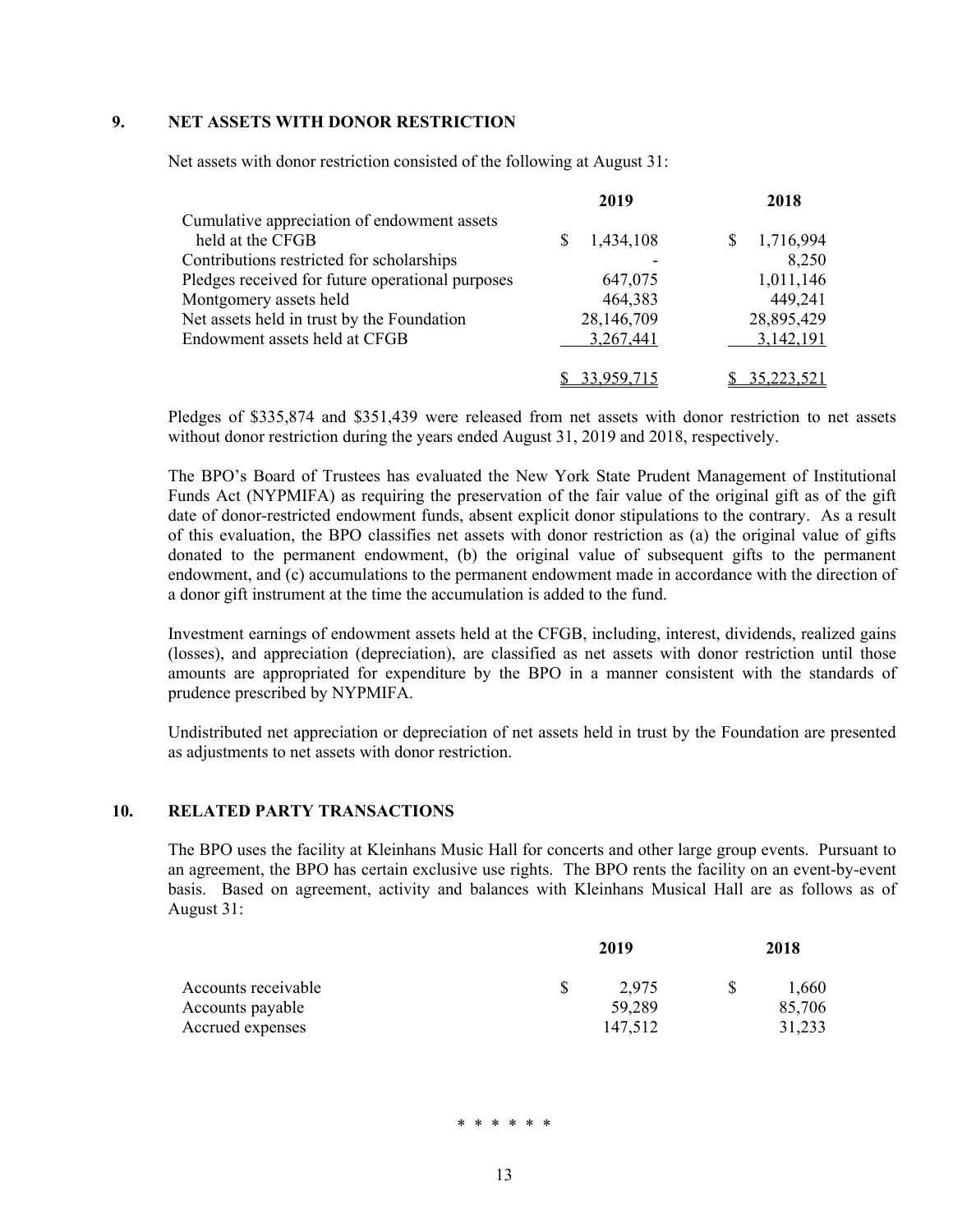#### **CONSOLIDATING STATEMENT OF FINANCIAL POSITION AUGUST 31, 2019**

|                                                        | <b>Buffalo</b><br>Philharmonic<br>Orchestra<br>Society, Inc. | 786 Delaware<br><b>LLC</b> | <b>Eliminations</b> | Consolidated     |
|--------------------------------------------------------|--------------------------------------------------------------|----------------------------|---------------------|------------------|
| <b>ASSETS</b>                                          |                                                              |                            |                     |                  |
| <b>CURRENT ASSETS:</b>                                 |                                                              |                            |                     |                  |
| Cash                                                   | $\mathbf S$<br>289,189                                       | \$<br>22,947               | \$                  | \$<br>312,136    |
| Investments                                            | 455,127                                                      |                            |                     | 455,127          |
| Pledges receivable                                     | 865,588                                                      |                            |                     | 865,588          |
| Grants and other receivables                           | 111,656                                                      | 2,928                      |                     | 114,584          |
| Prepaid expenses and other current assets              | 330,017                                                      |                            |                     | 330,017          |
| Total current assets                                   | 2,051,577                                                    | 25,875                     |                     | 2,077,452        |
| PROPERTY AND EQUIPMENT, net                            | 219,596                                                      | 2,504,767                  |                     | 2,724,363        |
| NON-CURRENT PORTION OF PLEDGES RECEIVABLE, net         | 182,959                                                      |                            |                     | 182,959          |
| <b>ASSETS HELD IN TRUST</b>                            | 32,848,258                                                   |                            |                     | 32,848,258       |
|                                                        | \$ 35,302,390                                                | 2,530,642<br>\$            | \$                  | 37,833,032<br>S  |
| <b>LIABILITIES AND NET ASSETS</b>                      |                                                              |                            |                     |                  |
| <b>CURRENT LIABILITIES:</b>                            |                                                              |                            |                     |                  |
| Lines of credit                                        | \$<br>545,000                                                | \$                         | $\mathbf S$         | \$<br>545,000    |
| Accounts payable                                       | 147,259                                                      | 3,500                      |                     | 150,759          |
| Due to Buffalo Philharmonic Orchestra Foundation, Inc. | 21,262                                                       |                            |                     | 21,262           |
| Accrued expenses                                       | 195,869                                                      |                            |                     | 195,869          |
| Deferred revenue                                       | 2,815,720                                                    |                            |                     | 2,815,720        |
| Total current liabilities                              | 3,725,110                                                    | 3,500                      |                     | 3,728,610        |
| <b>NET ASSETS:</b>                                     |                                                              |                            |                     |                  |
| Without donor restriction                              | (2,382,435)                                                  | 2,527,142                  |                     | 144,707          |
| With donor restriction                                 | 33,959,715                                                   | $\sim$                     |                     | 33,959,715       |
| Total net assets                                       | 31,577,280                                                   | 2,527,142                  | $\overline{a}$      | 34,104,422       |
|                                                        | 35,302,390<br>\$                                             | S<br>2,530,642             | \$                  | \$<br>37,833,032 |